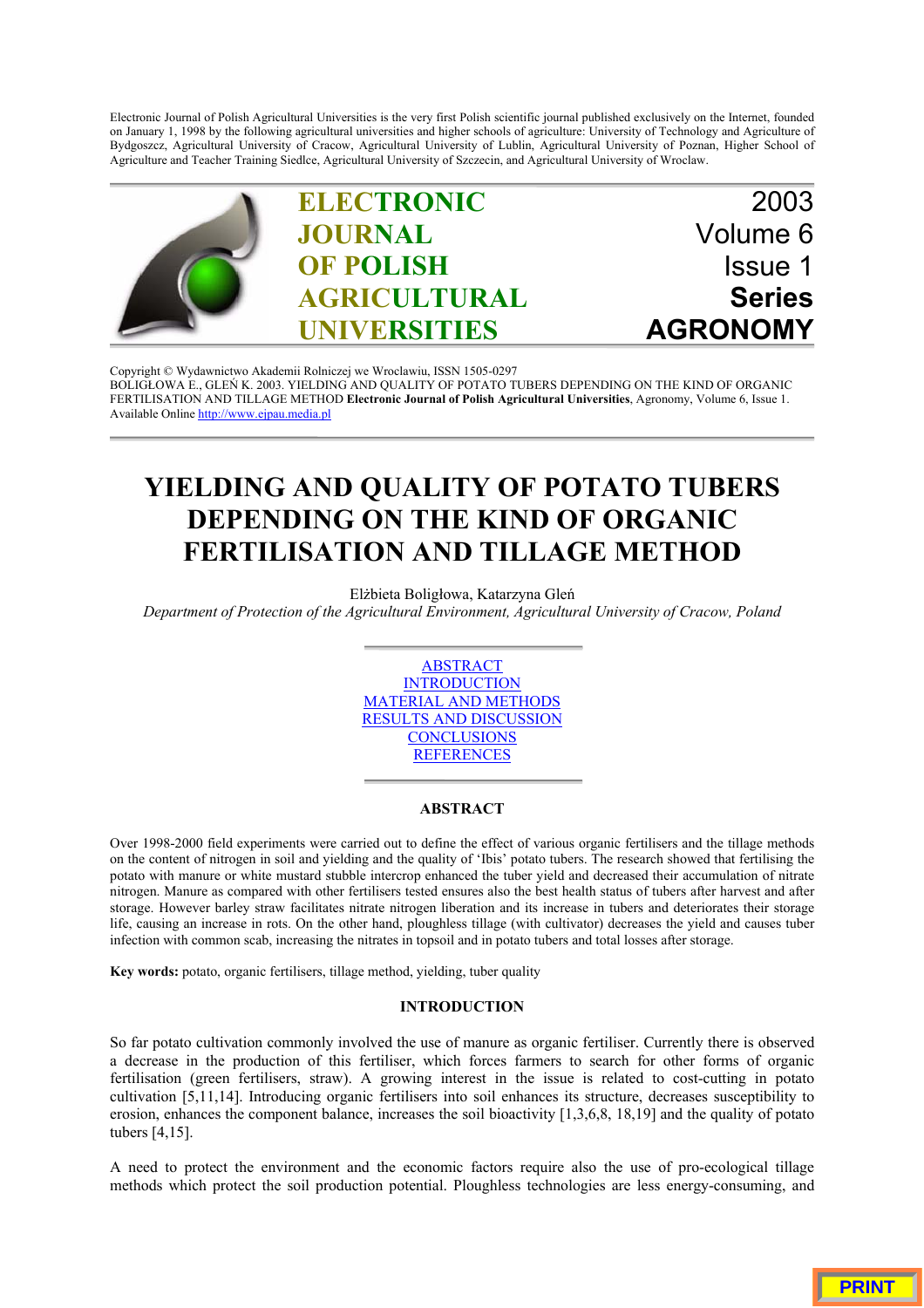under favourable conditions they allow for plant yields not lower than in traditional tillage [2,5,9,11]. On the other hand, ploughless tillage causes an excessive mineralisation of the organic matter, increases the susceptibility to erosion, its energy-consumption is high and depends on the course of weather [13,23]. Over the last years there has been recorded an increasing interest in pro-ecological plant cultivation methods. However the literature lacks unambiguous explanations of the effect of organic fertilisation, especially simplified tillage on yielding, quality and storage life of potato tubers. Ploughless tillage involves shallow mixing of organic matter with soil. For that reason this tillage method may affect a different dynamics of nutrients mineralization and their intake by the plant and potato tuber quality characteristics.

The aim of the present research was to compare the effect of various organic fertilisers (manure, stubble, barley straw, intercrop) and two methods of tillage (plough and ploughless tillage) on the content of nitrogen in soil and on the potato tuber yield and its quality.

# **MATERIAL AND METHODS**

Field experiments were carried out over 1997-2000 at Boczkowice (the Małopolska Province) on good wheat soil suitability complex which in its topsoil contained, on average, in 100 g – 10.4 mg P<sub>2</sub>O<sub>5</sub>, 19.2 mg K<sub>2</sub>O, 7.9 mg Mg and 1.65% of humus, and pH in 1 N KCl was 5.2. The two-factor experiment was set up with the splitblock method in four replications:

- factor I a kind of organic fertilisation manure; stubble; spring barley straw; white mustard intercrop ('Nakielska' cultivar); barley straw + white mustard ('Nakielska' cultivar);
- factor II tillage method traditional plough tillage and ploughless tillage with cultivator.

Spring barley constituted the forecrop for potato. Every autumn the objects with manure and stubble were treated with phosphorus and potassium fertilisation; 80 kg of  $P_2O_5$ ·ha<sup>-1</sup> and 120 kg of  $K_2O$ ·ha<sup>-1</sup>, while the other objects – prior to mustard sowing. White mustard (intercrop) sowing, preceded by tillage, just like for stubble intercrop, coincided with the second decade of August. Before winter in plough objects organic fertilisers were covered with autumn ploughing and the ploughless ones were treated with cultivator. Spring tillage involved the use of aggregate composed of cultivator and harrow. Nitrogen fertilisation (80 kg of N·ha<sup>-I</sup>) in the form of ammonium nitrate (the same for all the objects) was applied in spring prior to tuber planting. Additionally, directly after harvest, the objects fertilised with straw were supplemented with carbamide; 1 kg of N per 100 kg of the straw.

'Ibis' potato tubers were planted in the first decade of April with planter for 30 x 62.5 cm spacing (53 thousand plants per ha). Up till plant emergence mechanical cultivation had been applied; harrowing twice and hilling. Then the newly hilled soil was treated with Afalon; 2 kg·ha<sup>-1</sup> protecting plants against weed infestation. Over the vegetation period, potato was protected also against disease (*Phytophtora infestans* (Mont.) de Bary*)* applying Curzate twice (2.5 kg·ha-1) and against Colorado beetle (*Leptinotarsa decemlineata* Say), spraying the plants with Decis preparation  $(0.3 \text{ l} \cdot \text{ha}^{-1})$ .

In each research year the total precipitation (414.5; 442.8; 475.9 mm) over the potato vegetation exceeded the precipitation considered optimal for that plant. A considerably excessive moisture was recorded in June 1999 (211.2 mm) and in July 2000 (218.9 mm). In general, the years 1998 and 2000 were warm, while 1999 was the coldest. Weather conditions in the Małopolska Region were favourable for the cultivation of stubble intercrops. The total precipitation in August through the end of October, in respective years, amounted to 224.4 mm; 188.0 mm; 175.5 mm and was optimal for white mustard intercrop.

In organic fertilisers total nitrogen was determined with the Kjeldahl method, phosphorus with the colorimeter and potassium with flame photometry. In spring in topsoil (0-30 cm), the contents of nitrate nitrogen and ammonium nitrogen were determined with the potentiometric method.

After harvest there were defined tuber yield, share of tubers in yield (fractions), content of starch and nitrates in the fresh matter of tubers with the colorimetric method. The percentages of black scurf -infected tubers *(Rhizoctonia solani* Kuehn*)* and tubers infected with common scab of potatoes (*Streptomyces scabies* (Thaxter) Waksman et Henrici) were determined in 10 kg samples, following the methodological instruction [22]. Then the tuber samples were stored for 6 months at 7°C at 92% relative air humidity and the natural and waste losses were determined as caused by dry-rot and soft rot. The results obtained were variance analysed and the significance was verified with the t-Student test at  $\alpha_{0.05}$ .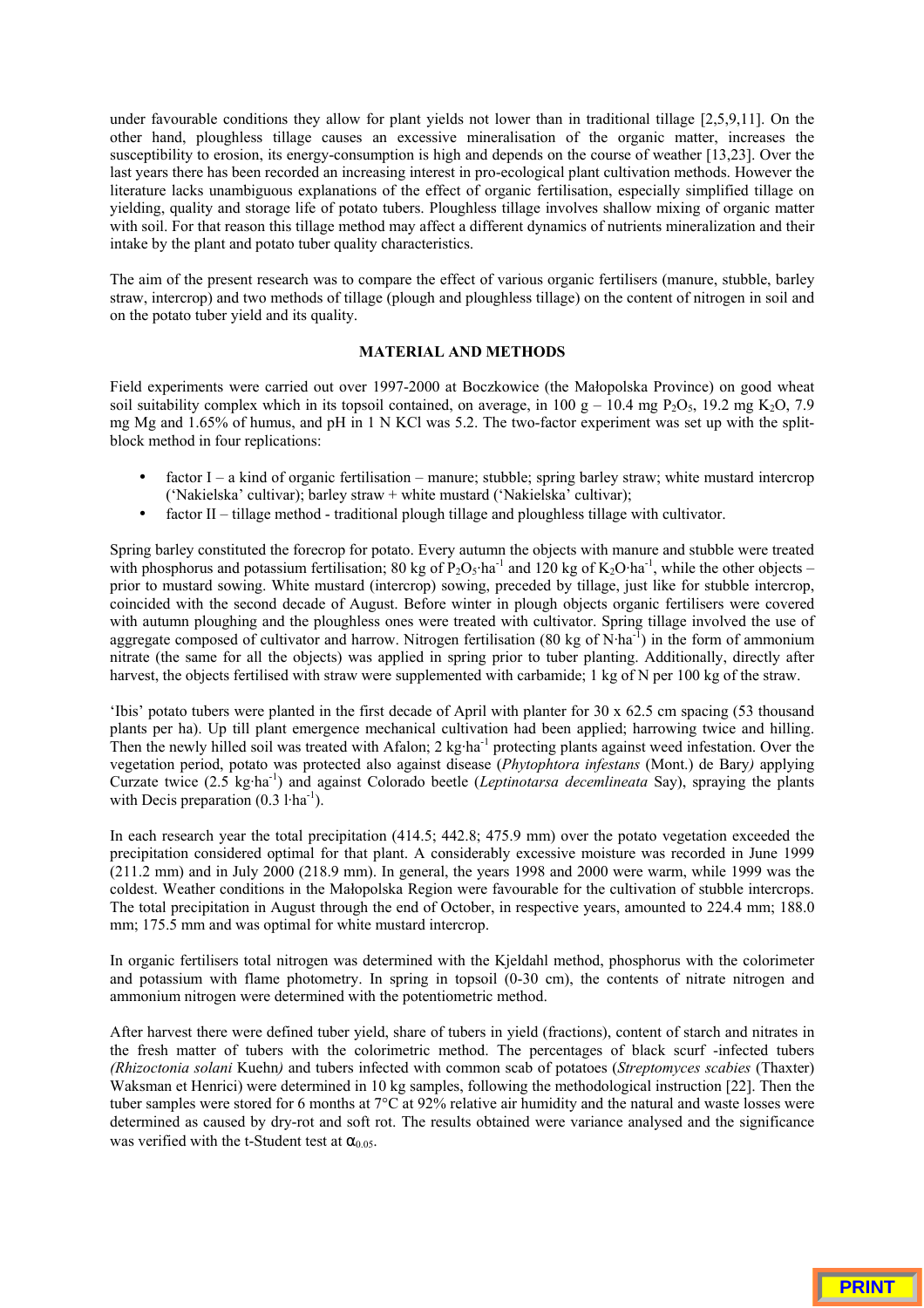# **RESULTS AND DISCUSSION**

The organic fertilisers tested differed both in the content of dry matter and chemical composition (Table 1). The highest content of dry matter was introduced into soil by a combined application of straw with stubble intercrop and manure. The lowest amount of organic matter was provided by fertilising soil with stubble and also with stubble intercrop (white mustard). Out of all the fertilisers compared, the greatest amount of macroelements (525 kg NPK·ha<sup>-1</sup>) was introduced into soil with manure (Fig. 1). Also a combination of straw with nitrogen and intercrop turned out to be a favourable organic fertiliser, providing 344 kg of NPK·ha<sup>-1</sup> into soil.

**Table 1. Amount and quality of organic fertilisers introduced into soil (mean for 1998-2000)**

| Organic fertiliser                              | Dry matter, t $\cdot$ ha <sup>-1</sup> | Content in dry matter, % |      |      |  |
|-------------------------------------------------|----------------------------------------|--------------------------|------|------|--|
|                                                 |                                        |                          |      |      |  |
| Manure                                          | 7.03                                   | 2.72                     | 0.45 | 4.31 |  |
| <b>Barley stubble</b>                           | 2.21                                   | 0.79                     | 0.13 | 0.63 |  |
| Barley straw + N                                | 4.50                                   | 1.05                     | 0.16 | 0.88 |  |
| White mustard intercrop                         | 2.98                                   | 3.01                     | 0.35 | 3.52 |  |
| Barley straw $+ N +$ white<br>mustard intercrop | 7.48                                   | 4.06                     | 0.51 | 4.40 |  |



**Fig. 1. Macroelements introduced into soil with organic fertilisation**

The content of mineral nitrogen forms, especially nitrate nitrogen, in topsoil varied and depended on the kind of biomass and the method of tillage (Fig 2.). The rate of organic fertilisers mineralisation depend on numerous factors, including the grain size composition of soil, its moisture and temperature and the plant species introduced into soil and mixing it with soil [10,23]. The present research observed the greatest amount of liberated N-NO<sub>3</sub> in soil fertilised with barley straw. The soil fertilised with post-harvest residue (stubble) and with intercrop (white mustard) showed least rich in this component. The results obtained are also confirmed by other authors [10,16], showing that the amount of liberated nitrogen depends not only on the plant species but also on the amount of biomass introduced into soil. As shown by the results obtained, fertilising soil with manure, barley straw and straw combined with intercrop, as compared with other fertilisers tested, provided the plants with a high amount of nitrogen, including nitrate nitrogen  $(N-NO<sub>3</sub>)$ . Nitrogen generated as a result of organic matter mineralization should be used by growing plants as it comes, otherwise it can be leached out or excessively accumulated [1,20]. The present research recorded a relationship between the tillage method and the content of nitrogen in soil. Ploughless tillage increased nitrates in topsoil, which was due to shallow mixing of organic fertilisers with soil, and then a greater soil aeration, which resulted in accelerated biomass mineralization. A similar opinion is expressed by Duer [10] and Weber [23]. The content of ammonium nitrogen (N-NH4) in soil was low and did not record such great changes as affected by the factors studied.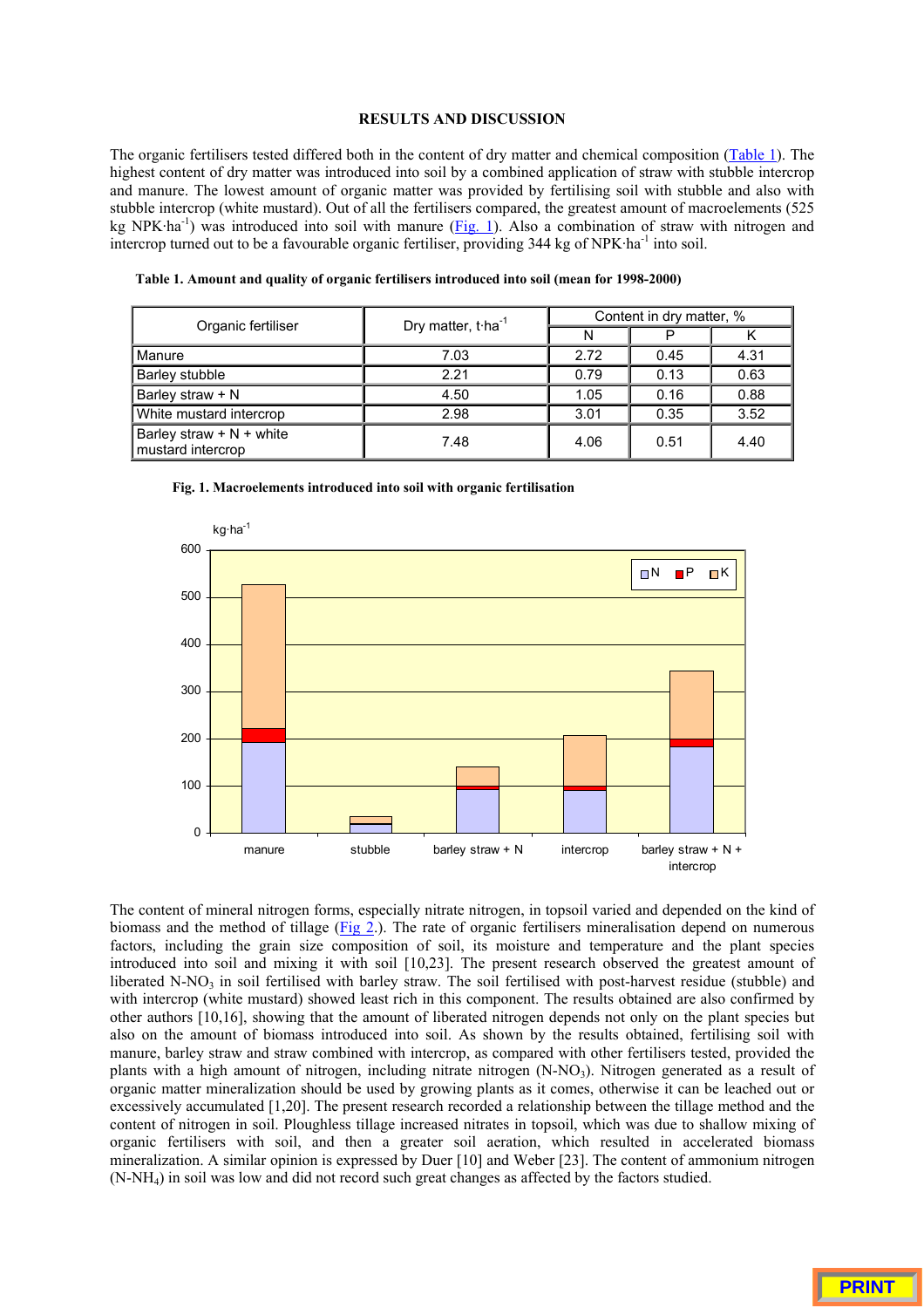

Fig. 2. Effect of organic fertilisation and tillage method on the content of N-NO<sub>3</sub> and N-NH<sub>4</sub> in soil

The present research showed that the tuber yield and its quality depended significantly on the kind of organic matter introduced into soil. The potato cultivation on manure or after white mustard intercrop ensured the highest yielding and, at the same time, it was not conducive to accumulation of nitrates  $(N-NO<sub>3</sub>)$  in tubers (Table 2). Yielding value of stubble intercrop fertilisation, comparable with that of the manure, was also observed by Dzienia et al. [11] and Boligłowa and Dzienia [7]. Barley straw, on the other hand, introduced into soil, combined with intercrop lowered the tuber yield, which coincided with an increased share of tubers with symptoms of common scab of potatoes (*Streptomyces scabies*), which could have been due to a process of proteinization of the nitrogen surplus in soil. Fertilising with barley straw increased the contents of starch and nitrates (148 mg·kg<sup>-1</sup> f.m.). However the content of this nitrogen form  $(N-NO<sub>3</sub>)$  in tubers as affected by the organic fertilisers used was low and did not exceed the permissible standards [12]. Similarly other authors [4,15,21] report on a favourable effect of organic fertilisers on the quality of potato tubers. As for the fertilisers tested, as compared with manure, increased the incidence of such tuber diseases as black scurf and common scab of potatoes. The effects have been confirmed by Boligłowa et al. [6] and Grześkiewicz and Trawczyński [15]. The present results obtained indicate that fertilising with manure most considerably limited the occurrence of common scab of potatoes and black scurf-infected tubers, which coincides with reports by Heitefuss [17], as manure accelerated a microbiological decomposition of cellulose, and along with it – it decreases the survival of *Rhizoctonia solani* in soil, the agent causing black scurf.

| Table 2. Potato tuber yielding and health status depending on the organic fertilisation |  |  |  |
|-----------------------------------------------------------------------------------------|--|--|--|
|-----------------------------------------------------------------------------------------|--|--|--|

| Organic fertilisation                           | Tuber<br>yield<br>$t$ -ha <sup>-1</sup> | Content in tubers |                                     | Percentage of tubers with<br>symptoms of |             |
|-------------------------------------------------|-----------------------------------------|-------------------|-------------------------------------|------------------------------------------|-------------|
|                                                 |                                         | Starch<br>$\%$    | nitrates<br>$mg \cdot kg^{-1}$ f.m. | common scab                              | black scurf |
| Manure                                          | 48.8                                    | 13.8              | 90.0                                | 78.9                                     | 21.3        |
| Barley stubble                                  | 44.2                                    | 14.3              | 52.8                                | 68.7                                     | 40.9        |
| Barley straw + N                                | 44.8                                    | 15.2              | 148.7                               | 82.4                                     | 37.3        |
| White mustard intercrop                         | 47.2                                    | 14.8              | 90.9                                | 82.1                                     | 41.8        |
| Barley straw $+ N +$ white<br>mustard intercrop | 39.4                                    | 14.2              | 113.3                               | 91.0                                     | 36.6        |
| Mean                                            | 44.9                                    | 14.5              | 99.1                                | 80.6                                     | 35.6        |
| $LSD_{0.05}$                                    | 2.9                                     | 0.5               | 38.5                                | 5.5                                      | 7.1         |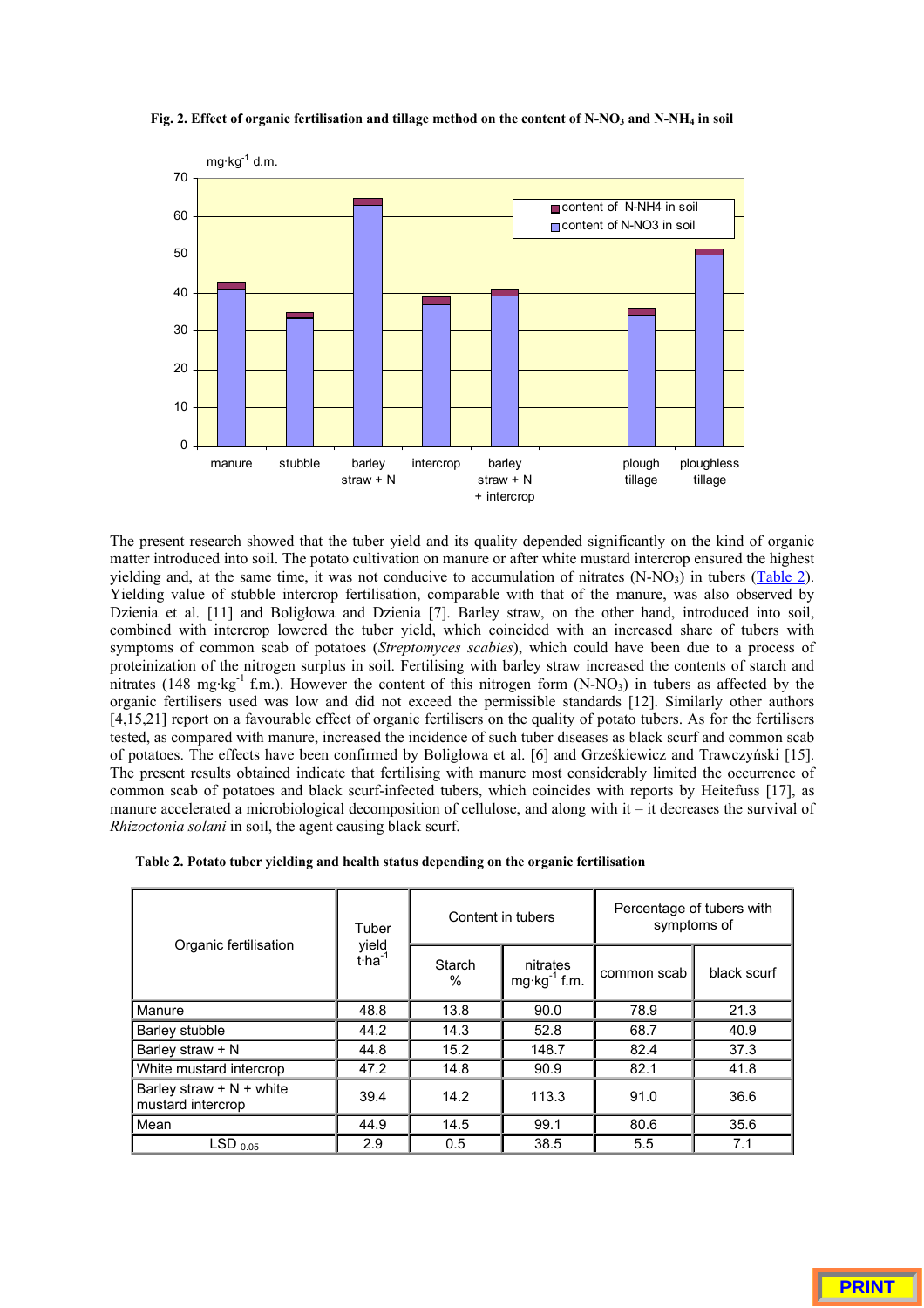The tillage method significantly modified the potato tuber yielding and quality (Table 3). Ploughless tillage (with cultivator), contrary to plough tillage, decreased the tuber yield and the share of tubers with symptoms of common scab. Tillage with cultivator, on the other hand, increased the amount of liberated nitrate nitrogen, increasing also its content in tubers. There was also recorded a significant interaction of the factors analysed. Incorporating manure and stubble with cultivator increased the amount of nitrates in tubers. The reports by other authors [7,11] show that eliminating plough tillage and replacing it with cultivator does not lower potato yielding significantly. Neither does it cause changes in the content of starch in tubers, nor the number of black scurfinfected tubers.

The results obtained show that the kind of organic fertilisation did not have a significant effect only on the share of tubers of a given fraction in the yield  $(Fig. 3)$ .

| Tillage method          | Tuber yield<br>$t$ ·ha <sup>-1</sup> | Content in tubers |                                    | Percentage of tubers with<br>symptoms of |             |
|-------------------------|--------------------------------------|-------------------|------------------------------------|------------------------------------------|-------------|
|                         |                                      | starch<br>$\%$    | nitrates<br>$g \cdot kg^{-1}$ f.m. | common<br>cab                            | black scurf |
| Plough                  | 46.5                                 | 14.4              | 94.3                               | 84.5                                     | 33.2        |
| Ploughless              | 43.3                                 | 14.5              | 104.0                              | 77.6                                     | 37.5        |
| $\mathsf{LSD}_{\ 0.05}$ | 2.2                                  | ns                | 3.7                                | 3.5                                      | ns          |

**Table 3. Potato tuber yielding and health status depending on the tillage method**

**ns – not significant**





Infection of tubers by pathogens over the vegetation period was conducive to secondary infections recorded over the storage period (dry-rot and soft rot in potato tubers), deteriorating the tuber storage life. Fertilising with straw or with white mustard significantly increased natural losses of the tuber weight due to transpiration and respiration (Fig. 4). Besides, introducing only straw into soil, and along with it the greatest amount of liberated nitrogen, enhanced the development of rots. Similar reports have been provided by Boligłowa et al. [6] and Kurzawińska [18]. The highest storage value was noted for tubers obtained from the object fertilised with manure. The problem has been explained by Benken [3] and Deryło [8], showing that manure increases the microbiological soil activity, especially antagonistic micoflora, neutralising toxins produced by post-harvest residue decomposition.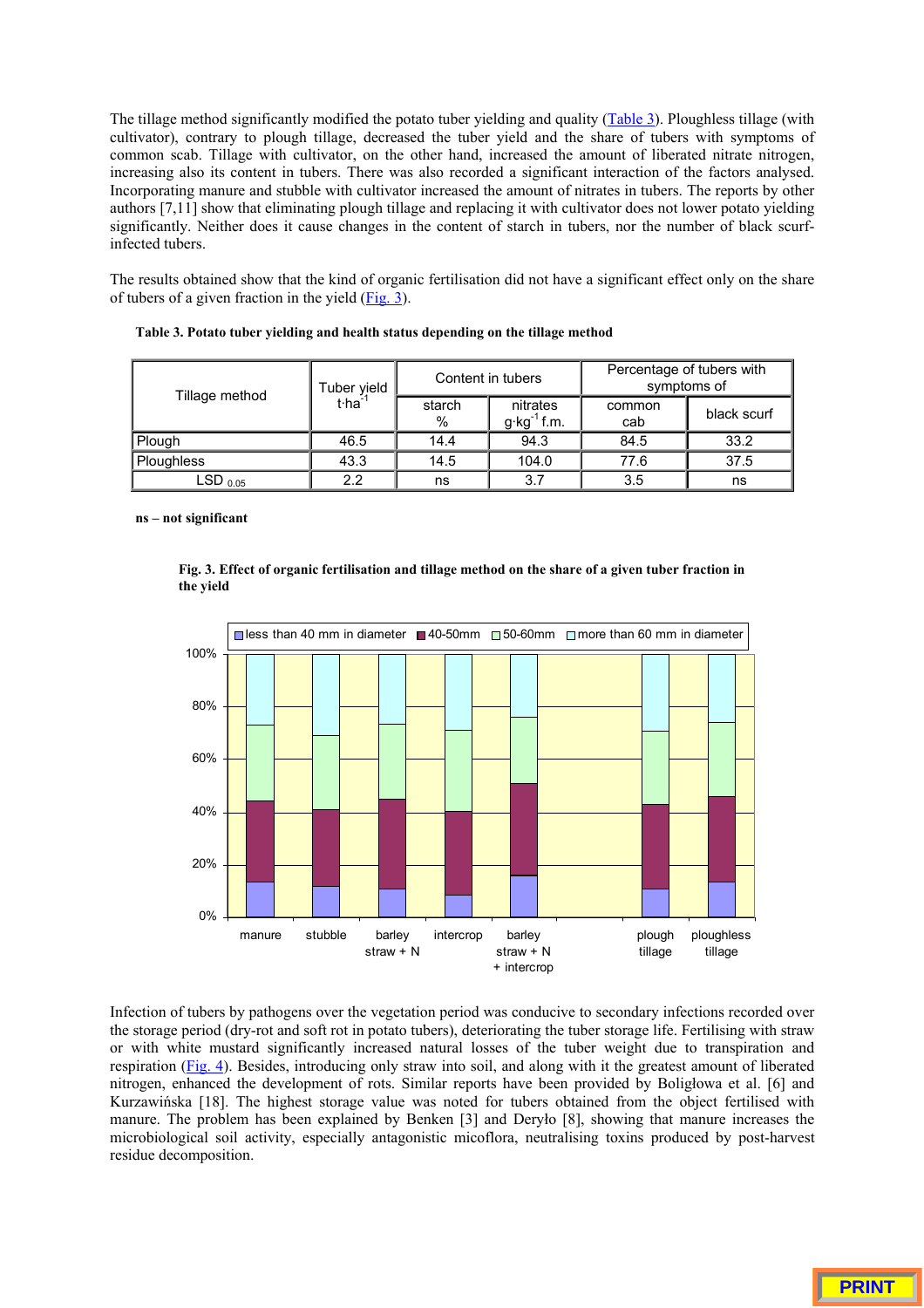**Fig. 4. Tuber weight losses after storage depending on the organic fertilisation and tillage method**



The present research recorded also no significant effect of the tillage method on the content of starch in tubers, tuber size in the yield and the amount of natural and waste losses (rots) after storage. According to Boligłowa and Dzienia [4,7], traditional plough tillage on manure enhances the increase in the share of big tubers (over 60 mm in diameter) in the yield. Besides there was noted no significant correlation between organic fertilisation and tillage affecting the above potato tuber quality characteristics. The domestic and foreign literature lacks explanations of the effect of tillage simplifications as combined with organic fertilisation on diseases, including the potato tuber storage life.

Considering the tuber yielding and quality and aiming at cost-cutting and alleviating the negative effects on the environment, traditional tillage practises considered so far as indispensable in potato cultivation technology, can be omitted. Fertilising potato with intercrop (white mustard) can be an alternative in the manure-free economy. Pro-ecological tillage methods can be also recommended to farmers who search for more cost-effective energysaving technologies.

# **CONCLUSIONS**

- 1. The kind of organic fertilisation and the tillage method significantly modified the potato tuber yield and quality and the percentage of losses after storage.
- 2. As far as the expected yield and its quality are concerned, fertilising potato with manure can be replaced with intercrop (white mustard). The best tuber health status after harvest and after storage were recorded due to fertilising potato with manure.
- 3. Out of all the organic fertilisers tested, barley straw was inductive to liberation of nitrate nitrogen and its accumulation in potato tubers and deteriorated their storage life, increasing rots.
- 4. A simplified tillage (ploughless) can decrease tuber yield by 7%, which coincided with a deterioration of some quality tuber characteristics.

## **REFERENCES**

- 1. Amberg A., 1987. Utilisation of organic wastes and its environmental implication. In: Agricultural waste management and environmental protection. Proc.  $4<sup>th</sup>$  Int. Symp. CIEC, Braunschweig, 1, 37-54.
- 2. Ball B., Robertson E.A.G., Franklin M.F., Lang R.W., 1994. Crop performance and soil conditions on imperfectly drained loams after 20-25 years of conventional tillage or direct drilling. Soil. Till. Res. 31, 97-118.
- 3. Benken A., 1975. Počvennyj fungistazis, jego suščnost i praktičeskoje značenie [Soil fungistatic and its practical significance]. Mikol. i Fitopat. 9 (2), 160-164 [in Czech].
- 4. Boligłowa E., Dzienia S., 1996. Wpływ nawożenia organicznego i sposobu uprawy roli na plonowanie i jakość bulw ziemniaka [Effect of organic fertilisation and tillage method on potato tuber yielding and quality]. Zesz. Nauk. AR Szczecin, Rolnictwo 62, 37-42 [in Polish].